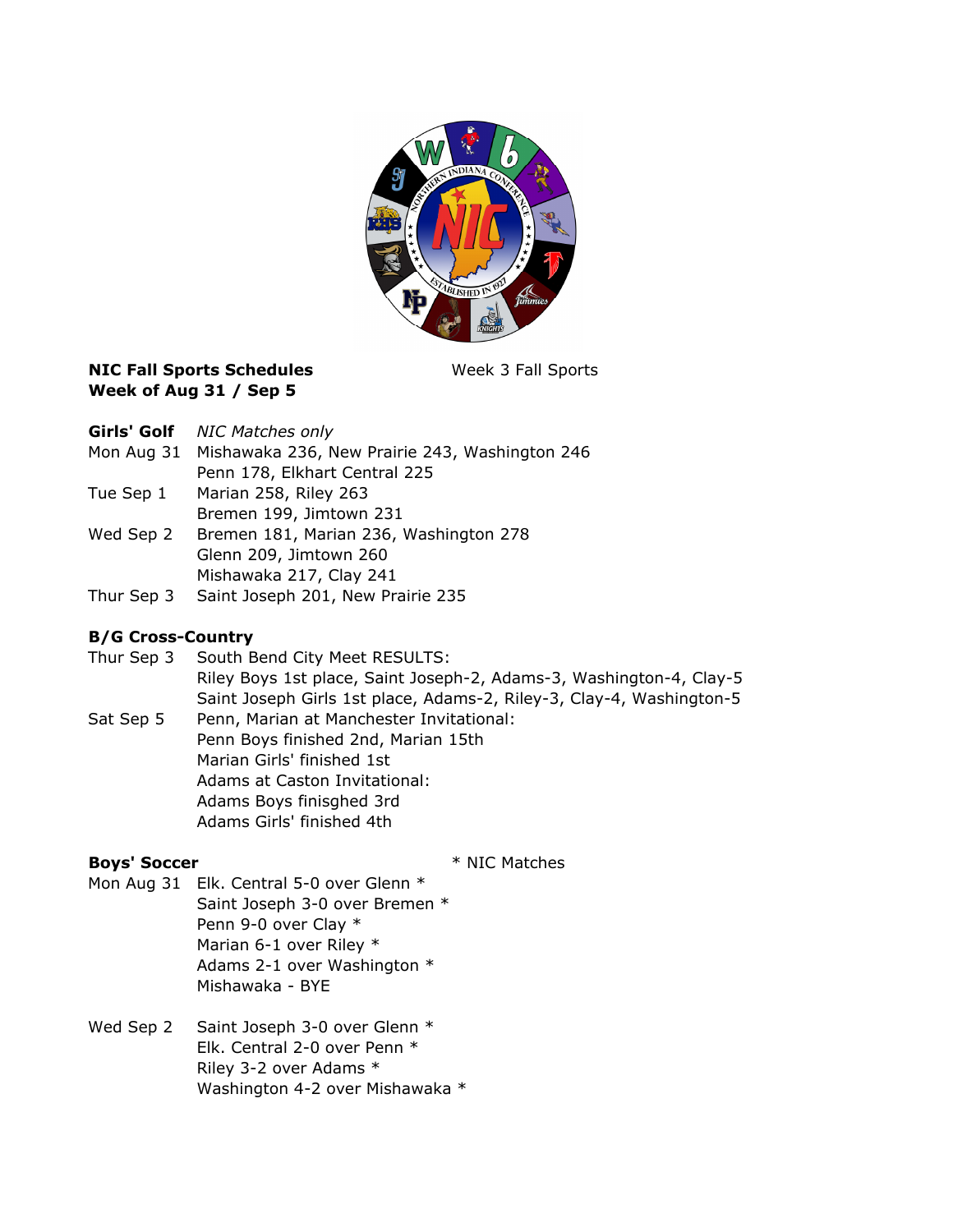Clay - BYE

- Thur Sep 3 Marian 2-1 over Bremen\* LaVile 5-0 over Clay
- Sat Sep 5 Adams at Hoosier Cup (Bloomington): Adams 3-2 over Merrillville, Plainfield 2-0 over Adams Clay, Mishawaka at Plymouth Tournament:

Argos at Riley Penn at Valparaiso Saint Joseph at Marian Tournament: Marian 8-0 over South Adams; Marian 6-1 over Indpls Northwest Saint Joseph 4-0 over Indpls Northwest; Saint Joseph 4-0 over South Adams

Bremen Invitational: Bremen 1-0 Over Trinity Bremen 2-1 over LaVille

### Girls' Soccer **\*** NIC Matches

- Tue Sep 1 Elk. Central 6-2 over Glenn \* Saint Joseph 9-0 over Bremen \* Penn 9-0 over Clay \* Marian 7-1 over Riley \* Adams 7-0 over Washington \* Mishawaka - BYE LaVille 5-0 over Mishawaka
- Thur Sep 3 Saint Joseph 5-0 over Glenn \* Penn 7-0 over Elk. Central \* Marian 7-1 over Bremen \* Adams 8-0 over Riley \* Washington 2-1 over Mishawaka \* Clay - BYE Clay 1-0 over Kouts
- Sat Sep 5 Penn at Zionsviile Inviational East Chicago Central at Riley Mishawaka 1-1 tie vs Elkhart Christian Adams at Elkhart Memorial- postponed rain Bremen Inviational: Bremen 4-0 over Trinity LaVille 5-1 over Bremen

#### Boys' Tennis

Mon Aug 31 Adams 5-0 over Riley Bethany Christian 5-0 over Marian Bremen 4-1 over NorthWood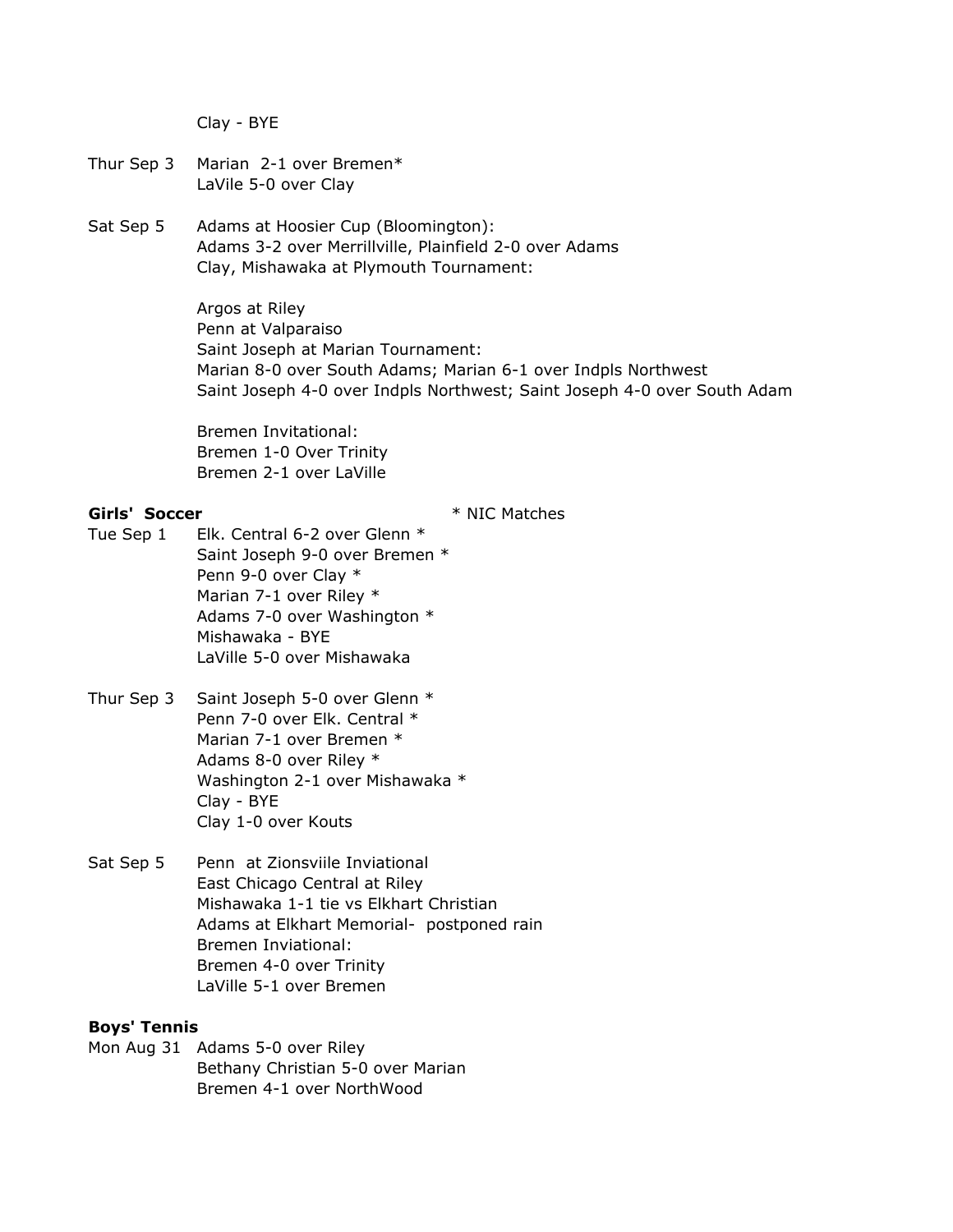- Tue Sep 1 Saint Joseph 5-0 over Mishawaka Penn at Elk. Central Adams 5-0 over Clay New Prairie 5-0 over Riley Marian 5-0 over Glenn Jimtown 5-0 over Washington
- Wed Sep 2 Glenn 4-1 over Clay Riley at Michigan City Saint Joseph 5-0 over Elkhart Memorial New Prairie 5-0 over LaVille Elkhart Central 5-0 over Edwardsburg, Mi Jimtown 5-0 over Washington
- Thur Sep 3 Glenn 3-2 over Riley Bremen 5-0 over New Prairie Jimtown 5-0 over Marian Clay 4-0 over Washington Penn 5-0 over Elkhart Central
- Sat Sep 5 Penn at Culver Academy Invitational: Penn lost 3-2 to West LaFayette; Penn lost 3-2 to Munster Mishawaka at New Prairie Invitational Chesterton at Adams Jimtown 4-1 over Wawasee Bremen finished 5th out of field of 7 teams at West Noble Invitational

**Volleyball**  $*$  NIC Matches

- Mon Aug 31 Adams 3-0 over Elkhart Christian Marian 3-1 over Culver Girls Academy New Prairie 3-0 over Concord
- Tue Sep 1 Marian 3-2 over Jimtown \* Saint Joseph 3-0 over Adams \* Elk. Central 3-0 over Clay \* New Prairie 3-0 over Mishawaka \* Penn 3-0 over Bremen \* Riley 3-1 over Washington \* Glenn - BYE
- Wed Sep 2 Plymouth 3-0 over Riley Saint Joseph 3-2 over Niles, MI
- Thur Sep 3 Saint Joseph 3-0 over Glenn \* Marian 3-0 over Clay \*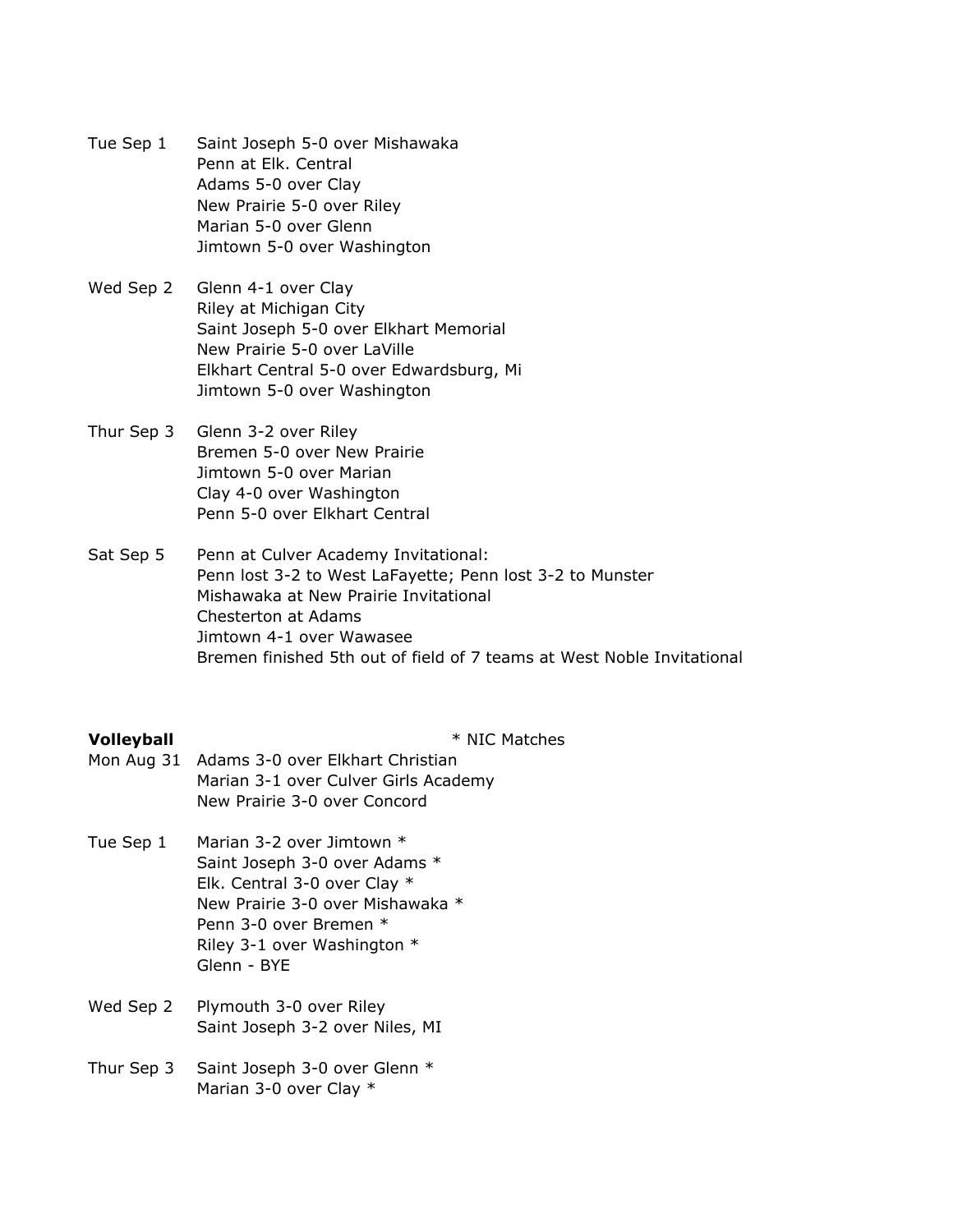Mishawaka 3-0 over Adams \* Penn 3-0 over Elkhart Central \* New Prairie 3-0 over Riley \* Bremen 3-0 over Washington \* Jimtown - BYE Jimtown 3-0 over Lakeland

Sat Sep 5 Bremen 2-0 Culver Girls' Academy Rochester 2-0 over Bremen Jimtown 3-2 over Fairfield

### FOOTBALL

- Fri Aug 28 Last week's game scores: Goshen 31-21 over Elk. Central Penn 31-12 over Merrillville Mishawaka 21-0 over Crown Point Reavis, Ill 33-27 ot over Adams Lafayette Jefferson 26-0 over Saint Joseph New Prairie 64-13 over Clay XL Bremen 39-0 over Riley \* S Jimtown 21-6 over Washington \* S Marian 34-0 over John Glenn  $* S$
- Fri Sep 4 This week's games Jimtown 27-7 over Elkhart CentrXL Bremen 28-12 over John Glenn \* S Indpls Cathedral 52-25 over Mishawaka Andrean 30-19 over New Prairie Penn 29-7 over Birmingham Brother Rice, MI Adams 46-6 over Riley XL Marian 41-0 over Saint Joseph XL Washngton 42-6 over Clay XL
	- \* S South Division game XL - North vs South crossover game